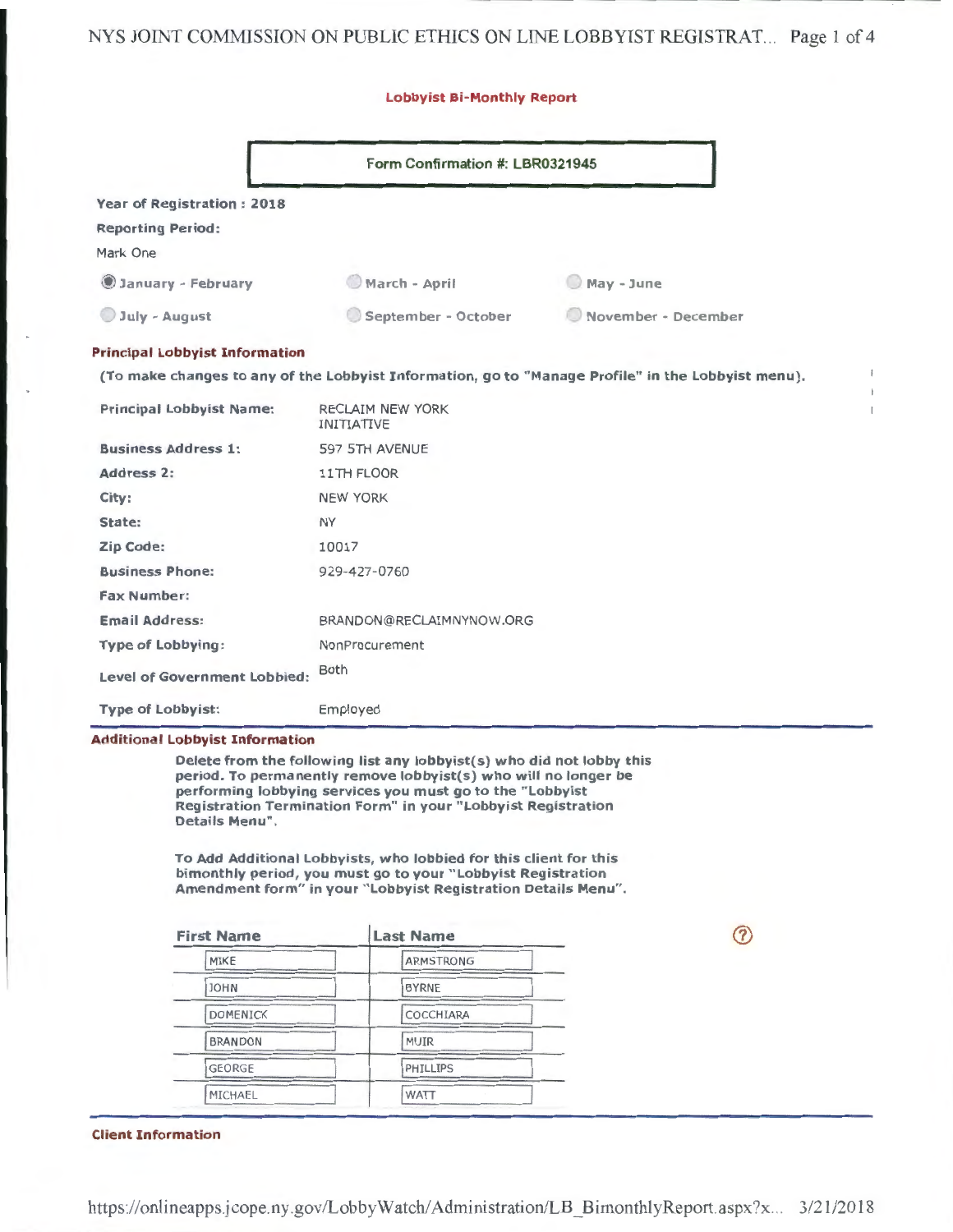## NYS JOINT COMMISSION ON PUBLIC ETHICS ON LINE LOBBYIST REGISTRAT. .. Page 2 of 4

| <b>Client Business Name:</b>                                                     |                                                                                                                 |                                |      |
|----------------------------------------------------------------------------------|-----------------------------------------------------------------------------------------------------------------|--------------------------------|------|
| <b>Business Address 1:</b>                                                       |                                                                                                                 | 597 5TH AVENUE                 |      |
| Address 2:                                                                       |                                                                                                                 | 7TH FLOOR                      |      |
| City:                                                                            |                                                                                                                 | <b>NEW YORK</b>                |      |
| State:                                                                           |                                                                                                                 | <b>NY</b>                      |      |
| Zip Code:                                                                        |                                                                                                                 | 10017                          |      |
| Country:                                                                         |                                                                                                                 | US                             |      |
| <b>Business Phone:</b>                                                           |                                                                                                                 | 929-427-0760                   |      |
| <b>Fax Number:</b>                                                               |                                                                                                                 |                                |      |
| Chief Administrative Officer First Name:                                         |                                                                                                                 | <b>BRANDON</b>                 |      |
| Chief Administrative Officer Last Name:                                          |                                                                                                                 | <b>MUIR</b>                    |      |
| <b>Chief Administrative Officer Title:</b>                                       |                                                                                                                 | <b>EXECUTIVE DIRECTOR</b>      |      |
|                                                                                  |                                                                                                                 | <b>Third Party Information</b> |      |
| Name:                                                                            |                                                                                                                 |                                |      |
| <b>Business Address 1:</b>                                                       |                                                                                                                 |                                |      |
| Address 2:                                                                       |                                                                                                                 |                                |      |
| City:                                                                            |                                                                                                                 |                                |      |
| State:                                                                           |                                                                                                                 |                                |      |
| Zip Code:                                                                        |                                                                                                                 |                                |      |
| Country:                                                                         |                                                                                                                 |                                |      |
| <b>Business Phone:</b>                                                           |                                                                                                                 |                                |      |
|                                                                                  |                                                                                                                 |                                |      |
| Compensation<br>(Current Period Only)                                            | Summary of Compensation and Reimbursed Expenses for this period<br>Reimbursed Expenses<br>(Current Period Only) |                                |      |
| 5135                                                                             | $\circ$                                                                                                         |                                |      |
| <b>Other Lobbying Expenses (Current Period Only)</b>                             |                                                                                                                 |                                |      |
| A.Report in the aggregate all expenses less than or equal to \$75.               |                                                                                                                 |                                | 83   |
| B. Report in the aggregate all expenses for salaries of non-lobbying employees : |                                                                                                                 |                                | 1767 |

C.Itemize all expenses exceeding  $$75$ :

I have no itemized expenses to report for this period.

Check box to agree with previous statement or enter expenses below

| PaidTo                                       | Date       | <b>Purpose</b>    | Ad? SocialEvent? Amount |      |
|----------------------------------------------|------------|-------------------|-------------------------|------|
| <b>EMPIRE SOLUTIONS</b><br>CONSULTING L.L.C. | 01/31/2018 | CONSULTING        |                         | 1675 |
| <b>EMPIRE SOLUTIONS</b><br>L.L.C.            | 02/28/2018 | <b>CONSULTING</b> |                         | 893  |
| <b>FACEBOOK</b>                              | 02/07/2018 | ONLINE AD         |                         | 328  |
| <b>FACEBOOK</b>                              | 02/08/2018 | <b>ONLINE AD</b>  |                         | 823  |
| <b>FACEBOOK</b>                              | 02/09/2018 | ONLINE AD         |                         | 83   |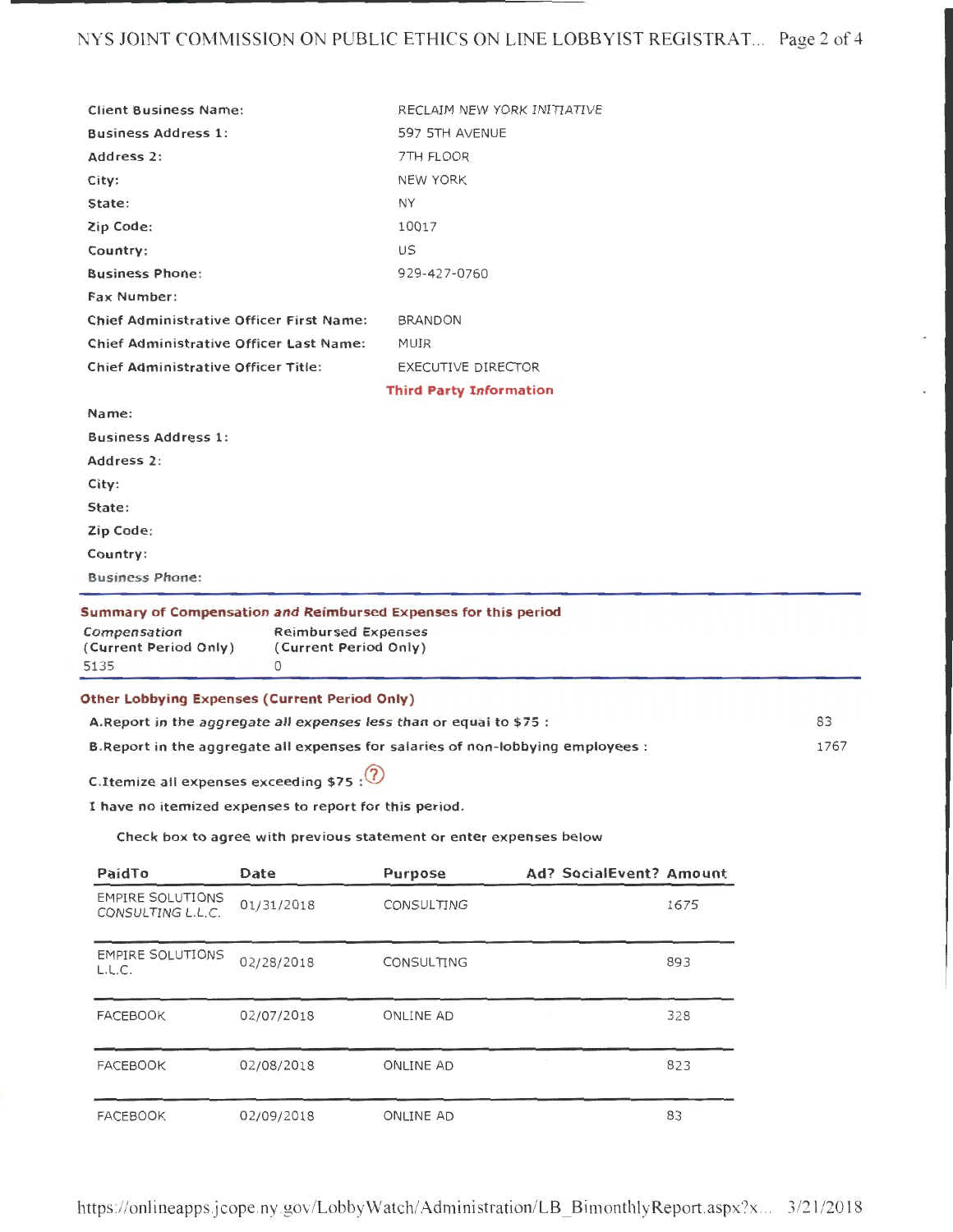### NYS JOINT COMMISSION ON PUBLIC ETHICS ON LINE LOBBYIST REGISTRAT... Page 3 of 4

| <b>FACEBOOK</b> | 02/13/2018 | <b>ONLINE AD</b> | 604 |
|-----------------|------------|------------------|-----|
| <b>FACEBOOK</b> | 02/19/2018 | <b>ONLINE AD</b> | 598 |
| <b>FACEBOOK</b> | 02/19/2018 | <b>ONLINE AD</b> | 119 |
| <b>FACEBOOK</b> | 02/23/2018 | <b>ONLINE AD</b> | 159 |
| <b>FACEBOOK</b> | 02/23/2018 | <b>ONLINE AD</b> | 161 |
|                 |            |                  |     |

Top

#### D. Total expenses for current period : \$ 7293

#### Subject

#### Subjects on which you lobbied:

NYC BUDGET, DOL SCHEDULING, NYC PENSION DIVESTMENT, ETHICS REFORM, NYS BUDGET, NYS CONGESTION PRICING, DECOUPLING BILL, HEMPSTEAD INCOME CAP, ELMIRA CITY BUDGET,

#### Person

Person, State Agency, Municipality or Legislative Body lobbied:

NYS ASSEMBLY, NYS SENATE, NYS EXECUTIVE CHAMBER, ELMIRA CITY COUNCIL, HEMPSTEAD TOWN COUNCIL & SUPERVISOR; NYC MAYOR;

#### Bill

Bill, Rule, Regulation, Rate Number or brief description relative to the introduction or intended introduction of legislation or a resolution on which you lobbied:

S. 7509; A. 9509, A. 9061A

#### Title

Title and Identifying # of procurement contracts and documents on which you expect to lobby:

#### No details were entered.

#### Number or Subject Matter

Number or Subject Matter of Executive Order of Governor /Municipality on which you expect to lobby:

#### No details were entered.

#### Subject Matter

Subject Matter of and Tribes involved in tribal-state compacts, etc on which you expect to lobby:

#### No details were entered.

#### Declaration

I declare under penalty of perjury that the information contained in this Bi-

https://onlineapps.jcope.ny.gov/LobbyWatch/ Administration/LB \_BimonthlyReport.aspx?x. .. 3/21/2018